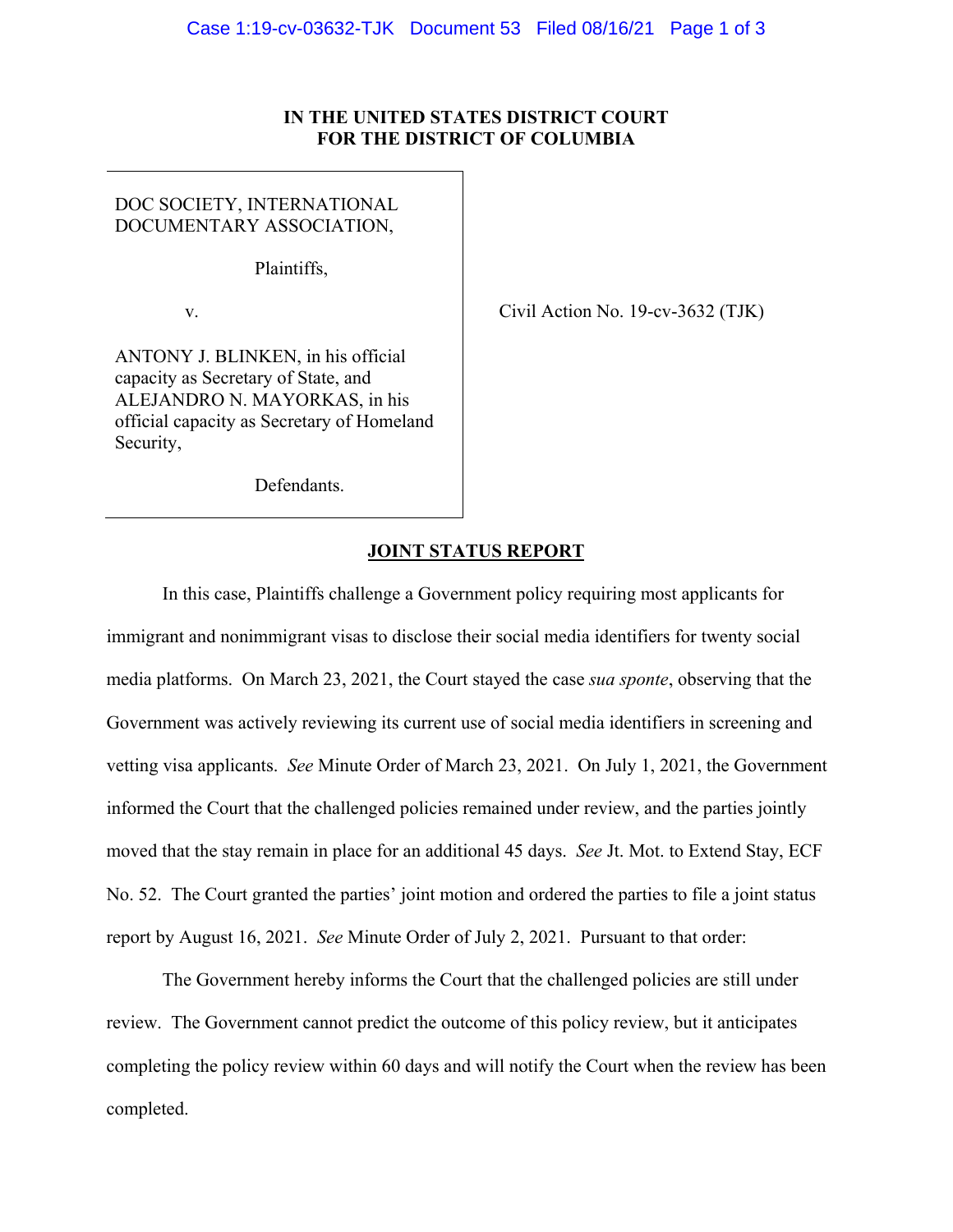In light of the foregoing, the parties agree that the current stay should remain in place for

no more than 60 days. The parties propose filing a further joint status report within 60 days.

## */s/ Carrie DeCell*

Carrie DeCell (D.C. Bar No. 1015491) Jameel Jaffer (D.C. Bar No. MI0067) Katie Fallow\* Anna Diakun\* Xiangnong Wang\* Knight First Amendment Institute at Columbia University 475 Riverside Drive, Suite 302–304 New York, NY 10115 carrie.decell@knightcolumbia.org (646) 745-8500

 */s/ Faiza Patel* 

Faiza Patel\* Harsha Panduranga\* Brennan Center for Justice at NYU School of Law 120 Broadway, Suite 1750 New York, NY 10271 patelf@brennan.law.nyu.edu (646) 292-8310

 */s/ Rachel Levinson-Waldman* 

Rachel Levinson-Waldman\* Brennan Center for Justice at NYU School of Law 1140 Connecticut Avenue, NW 11th Floor, Suite 1150 Washington, D.C. 20036 levinsonr@brennan.law.nyu.edu (202) 249-7190

 */s/ Paul C. Curnin* 

Paul C. Curnin\* Sarah Eichenberger (D.C. Bar No. D00430) Simpson Thacher & Bartlett LLP 425 Lexington Avenue New York, NY 10017

Dated: August 16, 2021 Respectfully submitted,

BRIAN M. BOYNTON Acting Assistant Attorney General

ANTHONY J. COPPOLINO Deputy Branch Director

*/s/ Joseph DeMott* 

JOSEPH DEMOTT (Virginia Bar No. 93981) Trial Attorney U.S. Department of Justice Civil Division, Federal Programs Branch 1100 L Street, N.W. Washington, D.C. 20005 Telephone: (202) 514-3367 Facsimile: (202) 616-8460 E-mail: Joseph.DeMott@usdoj.gov